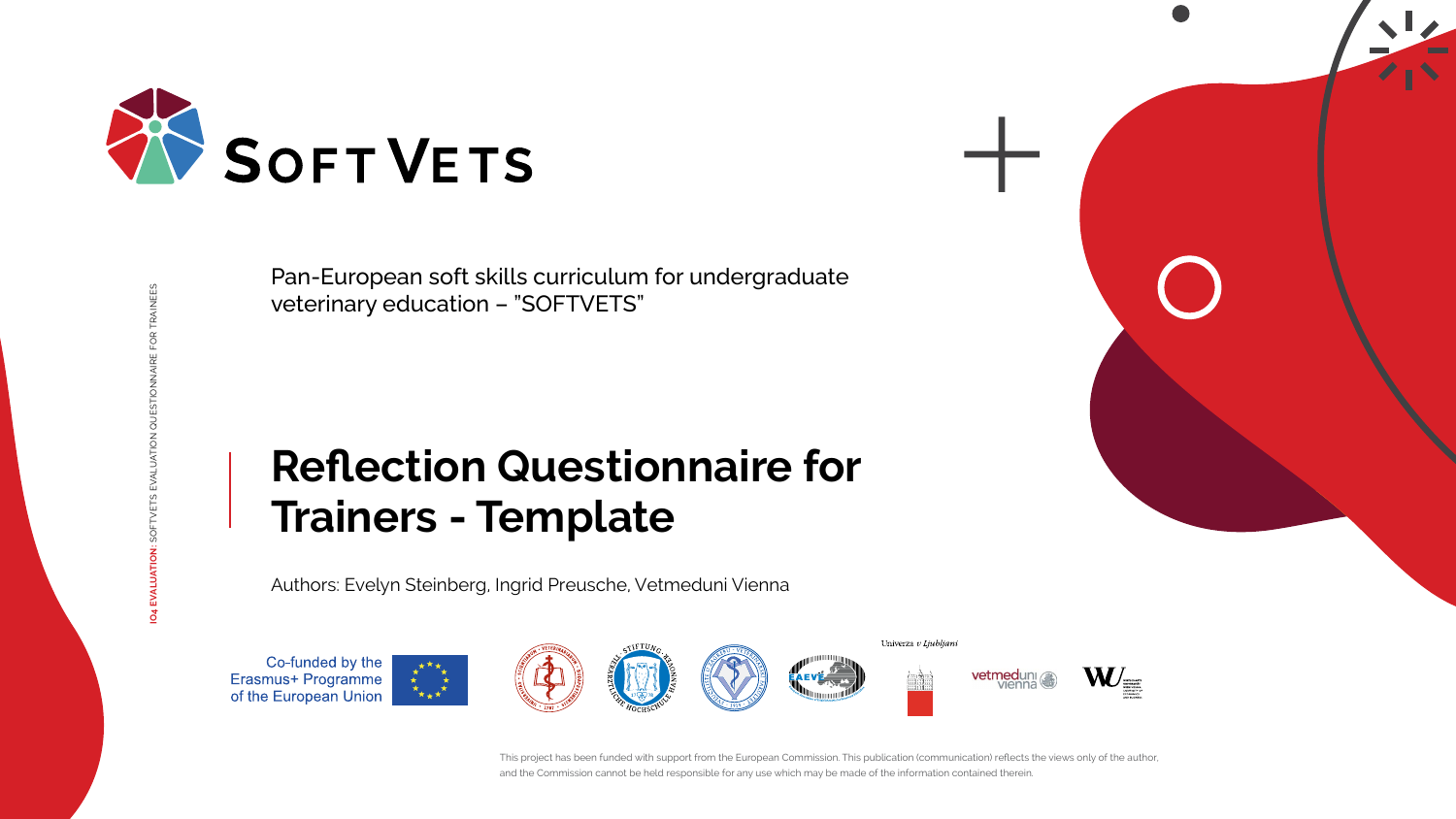







The reflection questions guide you in finding out the main strengths and weaknesses of your course. Based on your and your students' reflection you can make changes to the next year's course.



## **Reflection Questions for Teachers**

#### **Why does your reflection matter?**

- This questionnaire is [include purpose, e.g. for your own use. No one else needs to see your reflection.]
- [Please add if data is confidential (anonymus/non anonymus; who will see the data, etc.)]
- If you have questions or need further information on this reflection questionnaire, please contact [include contact information here]

It is the course lecturers' responsibility to ensure high quality of the course in terms of

- students' reaching the intended learning outcomes
- providing appropriate teaching methods and assessment formats as well as
- providing an appropriate context.









#### **Please note:**

### **Introduction**

**[add name of course and study program here]**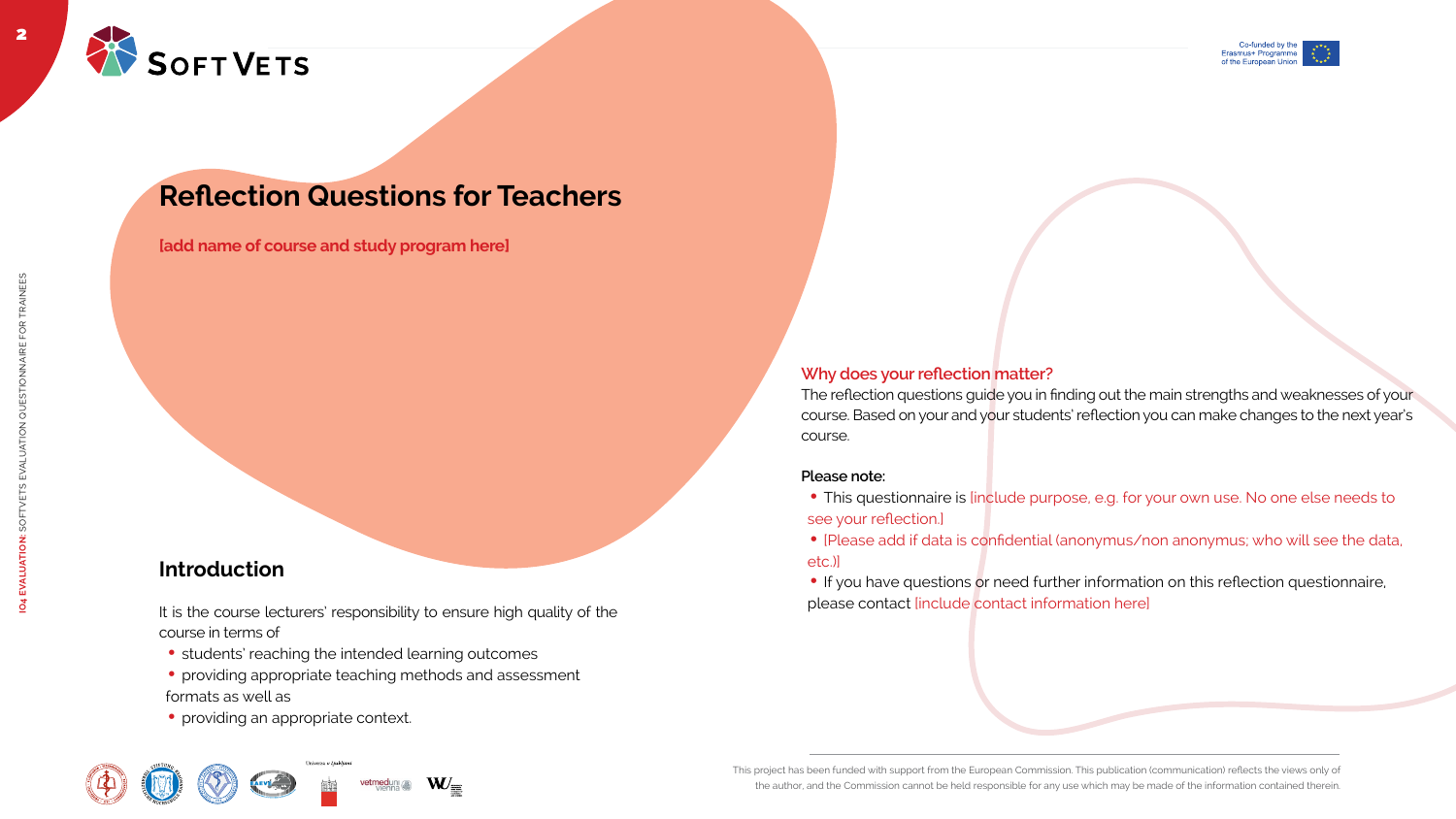

|                            | After providing the course: Do you still<br>consider these learning outcomes as useful<br>in the veterinary practice? |            |           | Did your students have enough opportunities to<br>train for the learning outcome? |     |            |           | Do you think that your students now are confident<br>with the learning outcomes? |     |            |           |    |
|----------------------------|-----------------------------------------------------------------------------------------------------------------------|------------|-----------|-----------------------------------------------------------------------------------|-----|------------|-----------|----------------------------------------------------------------------------------|-----|------------|-----------|----|
|                            | yes                                                                                                                   | rather yes | rather no | no                                                                                | yes | rather yes | rather no | no                                                                               | yes | rather yes | rather no | no |
| Name of learning outcome 1 |                                                                                                                       |            |           |                                                                                   |     |            |           |                                                                                  |     |            |           |    |
| Name of learning outcome 2 |                                                                                                                       |            |           |                                                                                   |     |            |           |                                                                                  |     |            |           |    |
| Name of learning outcome 3 |                                                                                                                       |            |           |                                                                                   |     |            |           |                                                                                  |     |            |           |    |
| Etc.                       |                                                                                                                       |            |           |                                                                                   |     |            |           |                                                                                  |     |            |           |    |
|                            |                                                                                                                       |            |           |                                                                                   |     |            |           |                                                                                  |     |            |           |    |
|                            |                                                                                                                       |            |           |                                                                                   |     |            |           |                                                                                  |     |            |           |    |
|                            |                                                                                                                       |            |           |                                                                                   |     |            |           |                                                                                  |     |            |           |    |











#### **Name of competence 1**



#### **1. Competences and learning outcomes**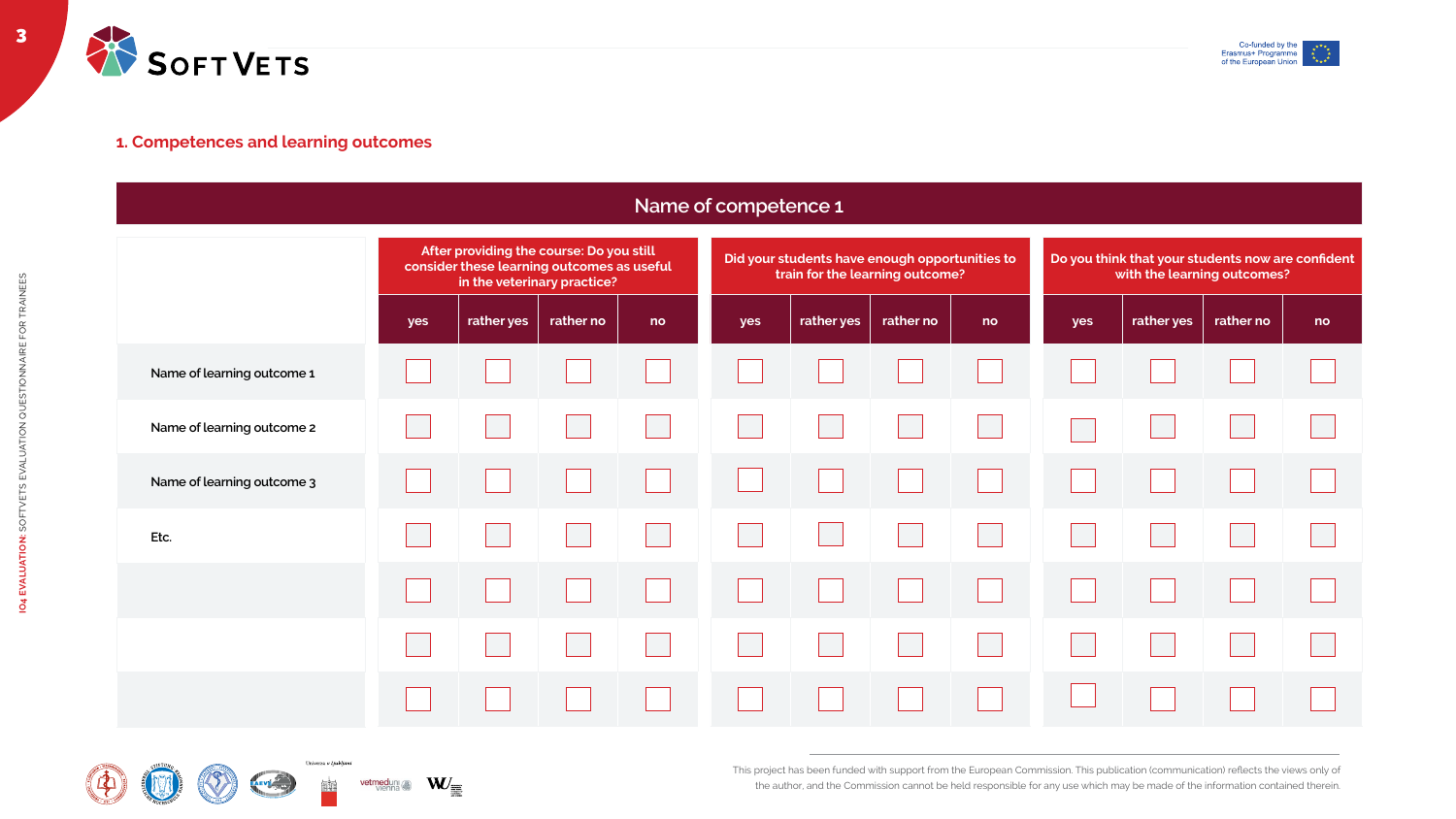

4



**What do you think did help the students in fostering their competence in this course? What should not be changed next year?**

**What are your suggestions for improving the course to foster the students' competence? What should be changed?** 

















**Based on your analysis above:**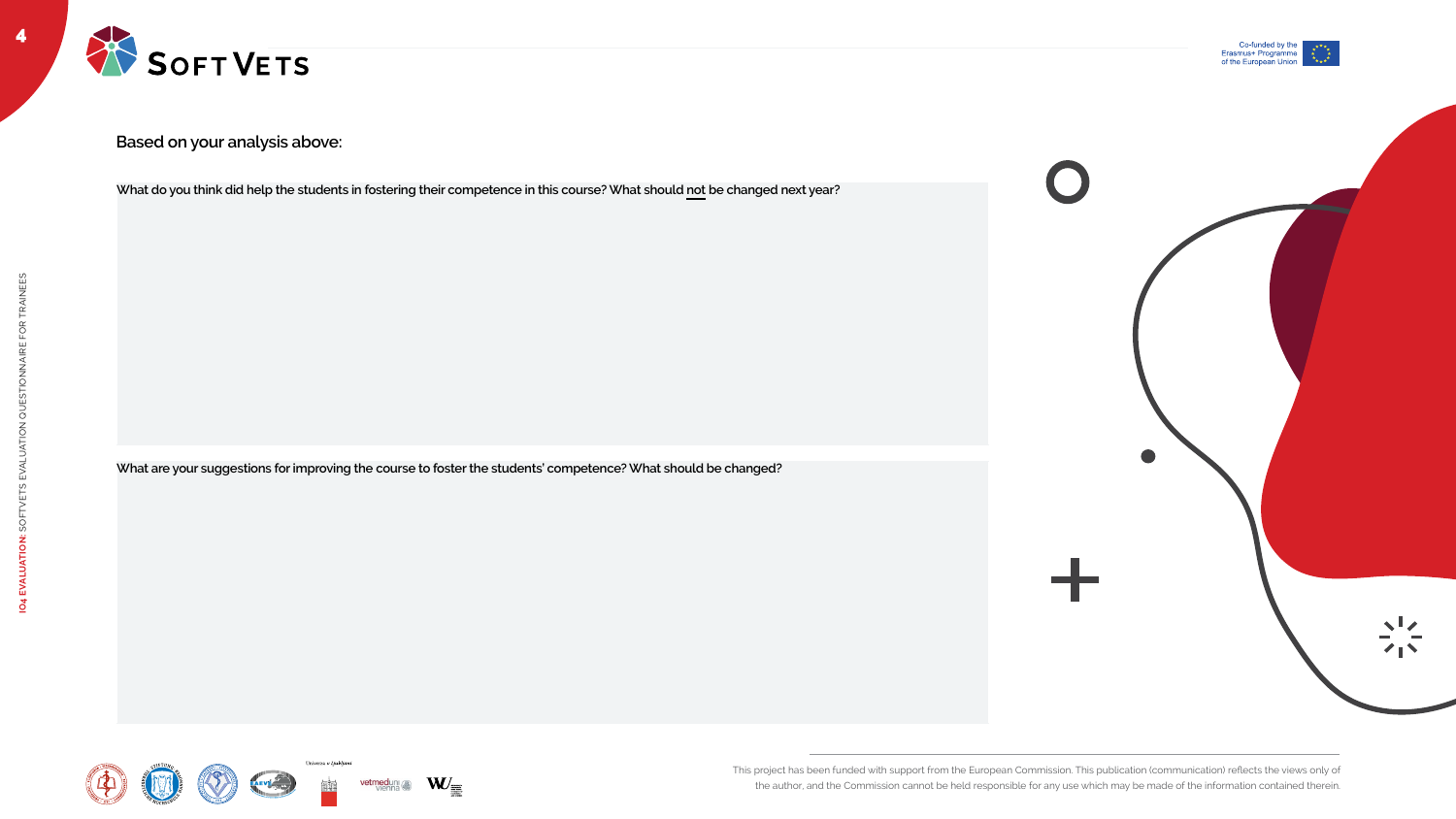5



| After providing the course: Do you still consider<br>these learning outcomes as useful in the<br>veterinary practice? |            |           |                                                                                                                         |  |  |  |
|-----------------------------------------------------------------------------------------------------------------------|------------|-----------|-------------------------------------------------------------------------------------------------------------------------|--|--|--|
| yes                                                                                                                   | rather yes | rather no | no                                                                                                                      |  |  |  |
|                                                                                                                       |            |           |                                                                                                                         |  |  |  |
|                                                                                                                       |            |           |                                                                                                                         |  |  |  |
|                                                                                                                       |            |           |                                                                                                                         |  |  |  |
|                                                                                                                       |            |           |                                                                                                                         |  |  |  |
|                                                                                                                       |            |           |                                                                                                                         |  |  |  |
|                                                                                                                       |            |           |                                                                                                                         |  |  |  |
|                                                                                                                       |            |           |                                                                                                                         |  |  |  |
|                                                                                                                       |            |           | <u>and the state of the state of the state of the state of the state of the state of the state of the state of the </u> |  |  |  |













|     | Did your students have enough opportunities<br>to train for the learning outcome? |           |    |     | Do you think that your students now are<br>confident with the learning outcomes? |           |    |  |  |  |
|-----|-----------------------------------------------------------------------------------|-----------|----|-----|----------------------------------------------------------------------------------|-----------|----|--|--|--|
| yes | rather yes                                                                        | rather no | no | yes | rather yes                                                                       | rather no | no |  |  |  |
|     |                                                                                   |           |    |     |                                                                                  |           |    |  |  |  |
|     |                                                                                   |           |    |     |                                                                                  |           |    |  |  |  |
|     |                                                                                   |           |    |     |                                                                                  |           |    |  |  |  |
|     |                                                                                   |           |    |     |                                                                                  |           |    |  |  |  |
|     |                                                                                   |           |    |     |                                                                                  |           |    |  |  |  |
|     |                                                                                   |           |    |     |                                                                                  |           |    |  |  |  |
|     |                                                                                   |           |    |     |                                                                                  |           |    |  |  |  |



### **Name of competence 2**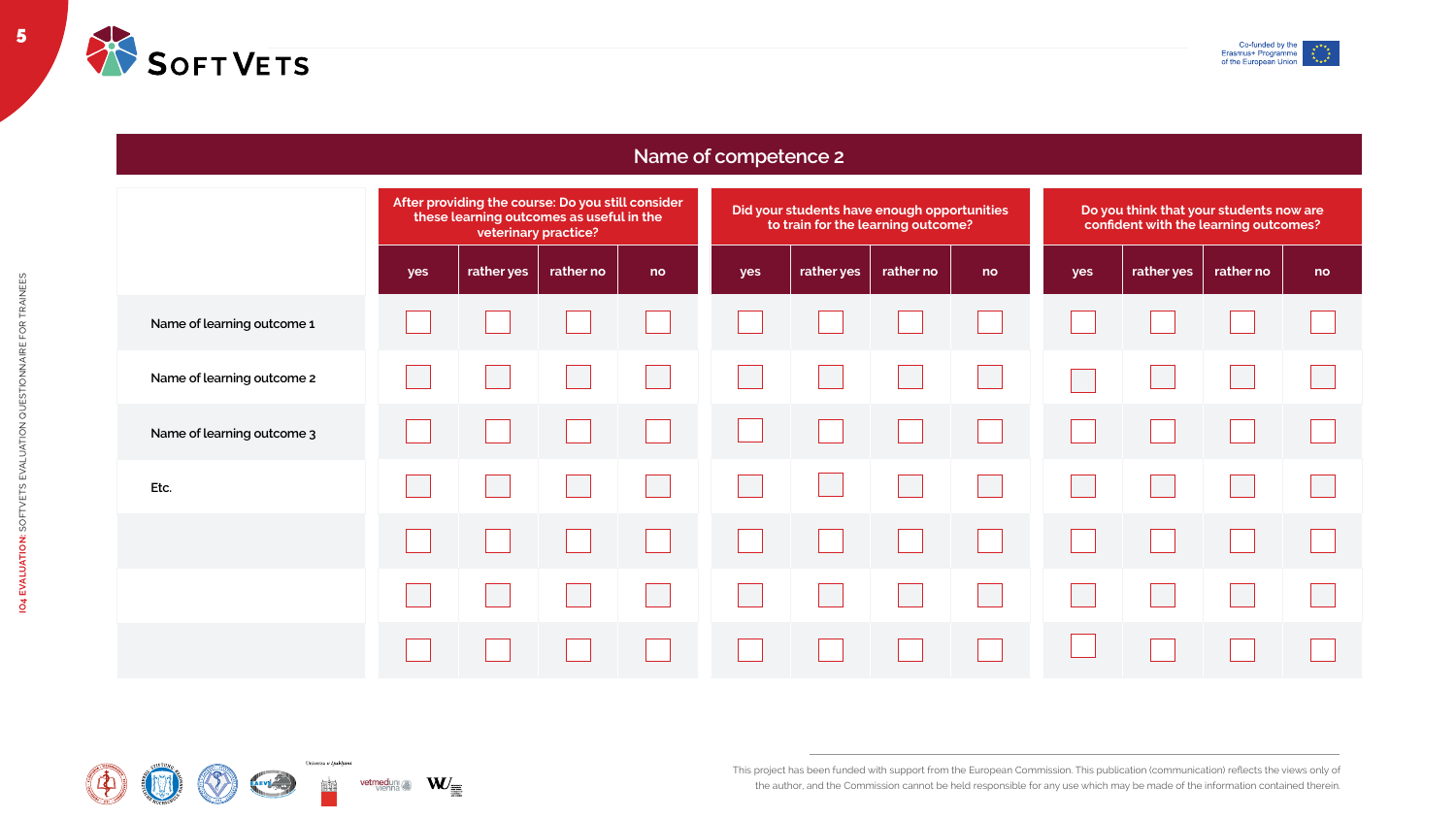



**What do you think did help the students in fostering their competence in this course? What should not be changed next year?**

**What are your suggestions for improving the course to foster the students' competence? What should be changed?** 









Univerza v Ljubljani







#### **Based on your analysis above:**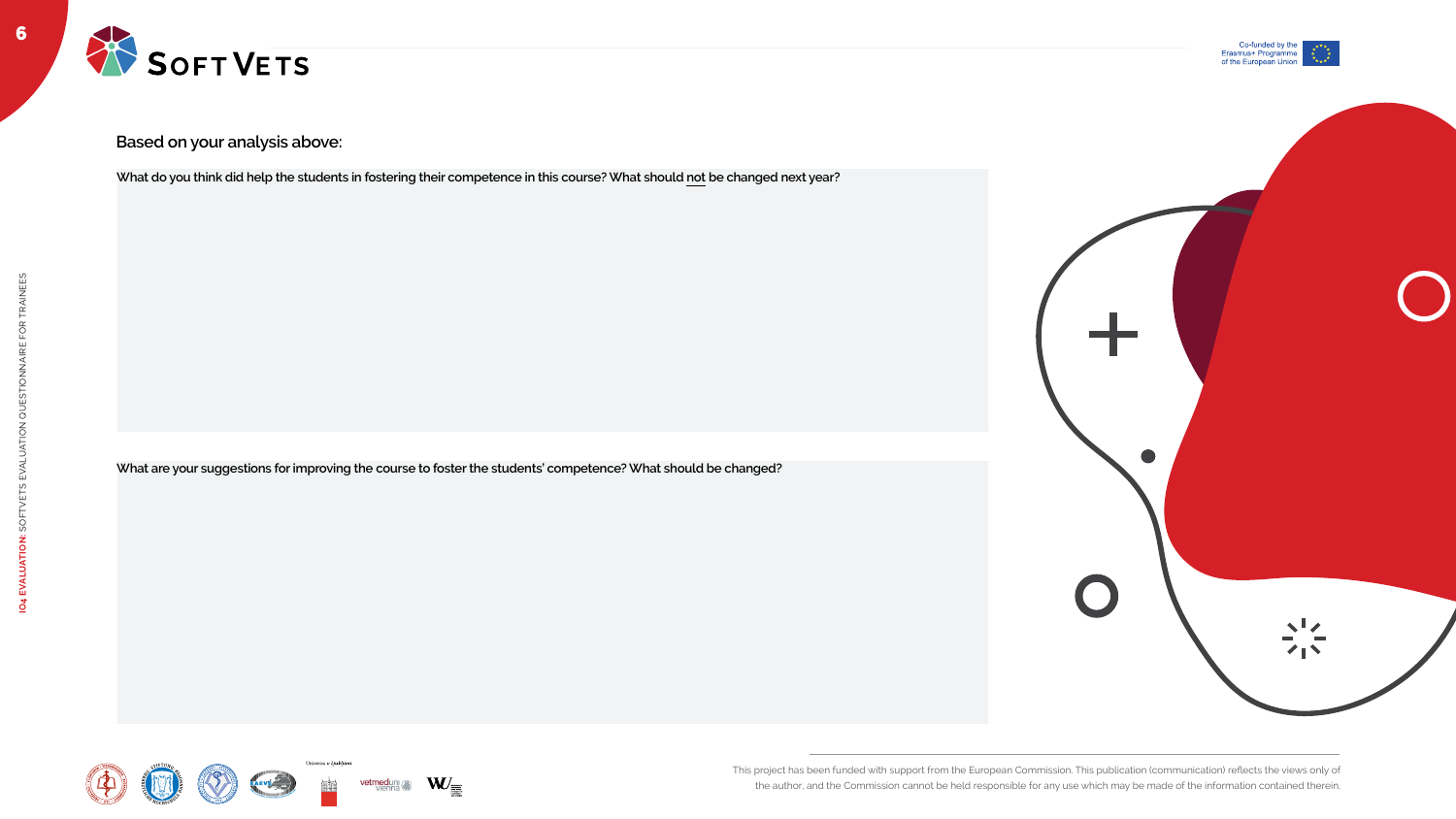















| e following elements of the<br><b>foster knowledge AND skills?</b> |              |    |     |               | Did the following elements of the<br>course trigger in-depth learning? |    | Did the following elements of<br>the course motivate the students<br>improving their competences? |               |              |    |
|--------------------------------------------------------------------|--------------|----|-----|---------------|------------------------------------------------------------------------|----|---------------------------------------------------------------------------------------------------|---------------|--------------|----|
| rather<br>yes                                                      | rather<br>no | no | yes | rather<br>yes | rather<br>no                                                           | no | yes                                                                                               | rather<br>yes | rather<br>no | no |
|                                                                    |              |    |     |               |                                                                        |    |                                                                                                   |               |              |    |
|                                                                    |              |    |     |               |                                                                        |    |                                                                                                   |               |              |    |
|                                                                    |              |    |     |               |                                                                        |    |                                                                                                   |               |              |    |
|                                                                    |              |    |     |               |                                                                        |    |                                                                                                   |               |              |    |
|                                                                    |              |    |     |               |                                                                        |    |                                                                                                   |               |              |    |
|                                                                    |              |    |     |               |                                                                        |    |                                                                                                   |               |              |    |
|                                                                    |              |    |     |               |                                                                        |    |                                                                                                   |               |              |    |
| a katika                                                           |              |    |     |               |                                                                        |    |                                                                                                   |               |              |    |
| $\mathbf{1}$                                                       |              |    |     |               |                                                                        |    |                                                                                                   |               |              |    |
| $\mathbb{R}^2$                                                     | $\mathbf{I}$ |    |     |               |                                                                        |    |                                                                                                   |               |              |    |
|                                                                    |              |    |     |               |                                                                        |    |                                                                                                   |               |              |    |



#### **2. Teaching and assessment methods**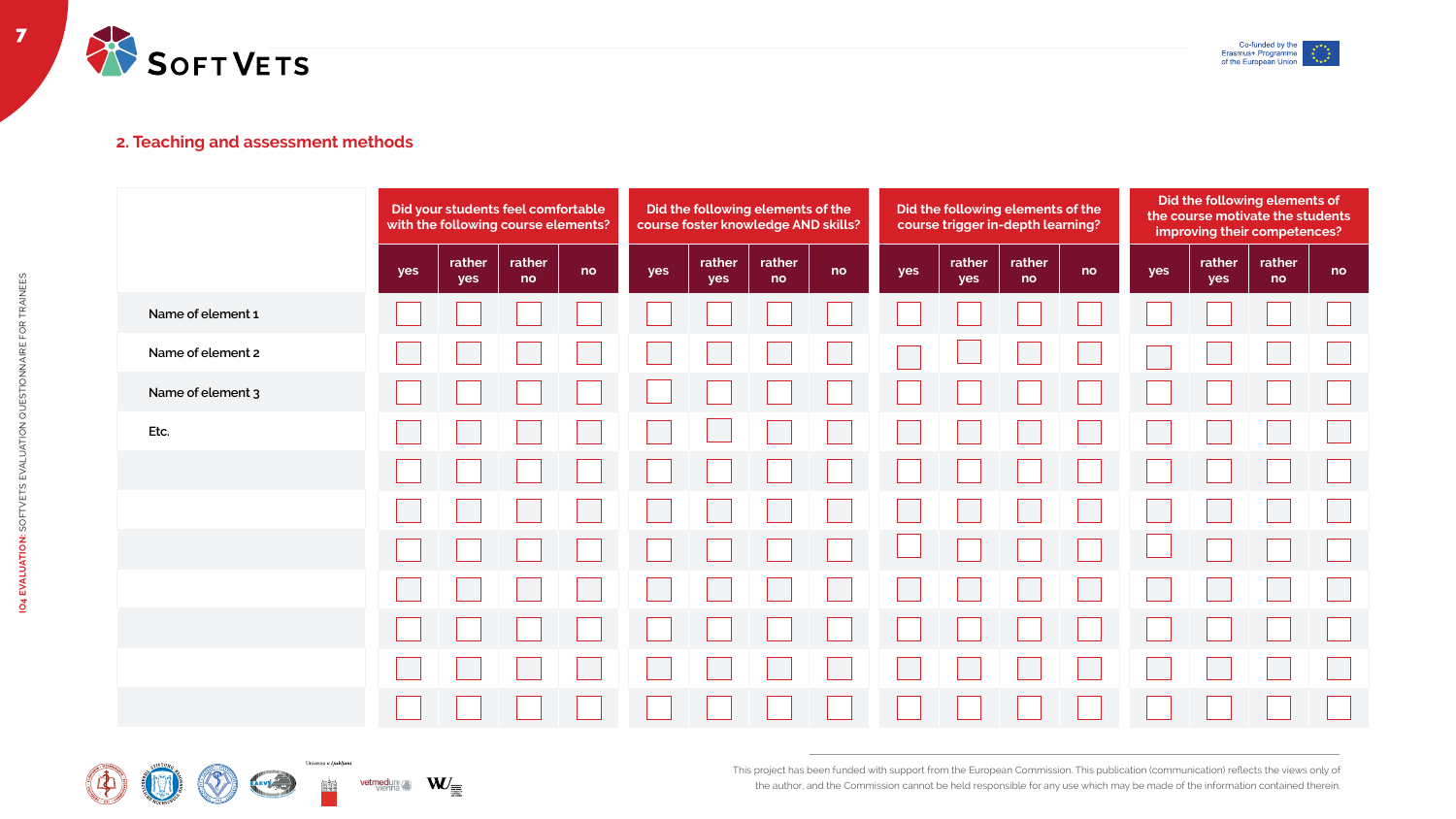8







**Which elements were highly helpful? Which course elements shall definitely not be changed?**

**What else would you suggest? Which course elements shall definitely be changed?**















**Base on your analysis above:**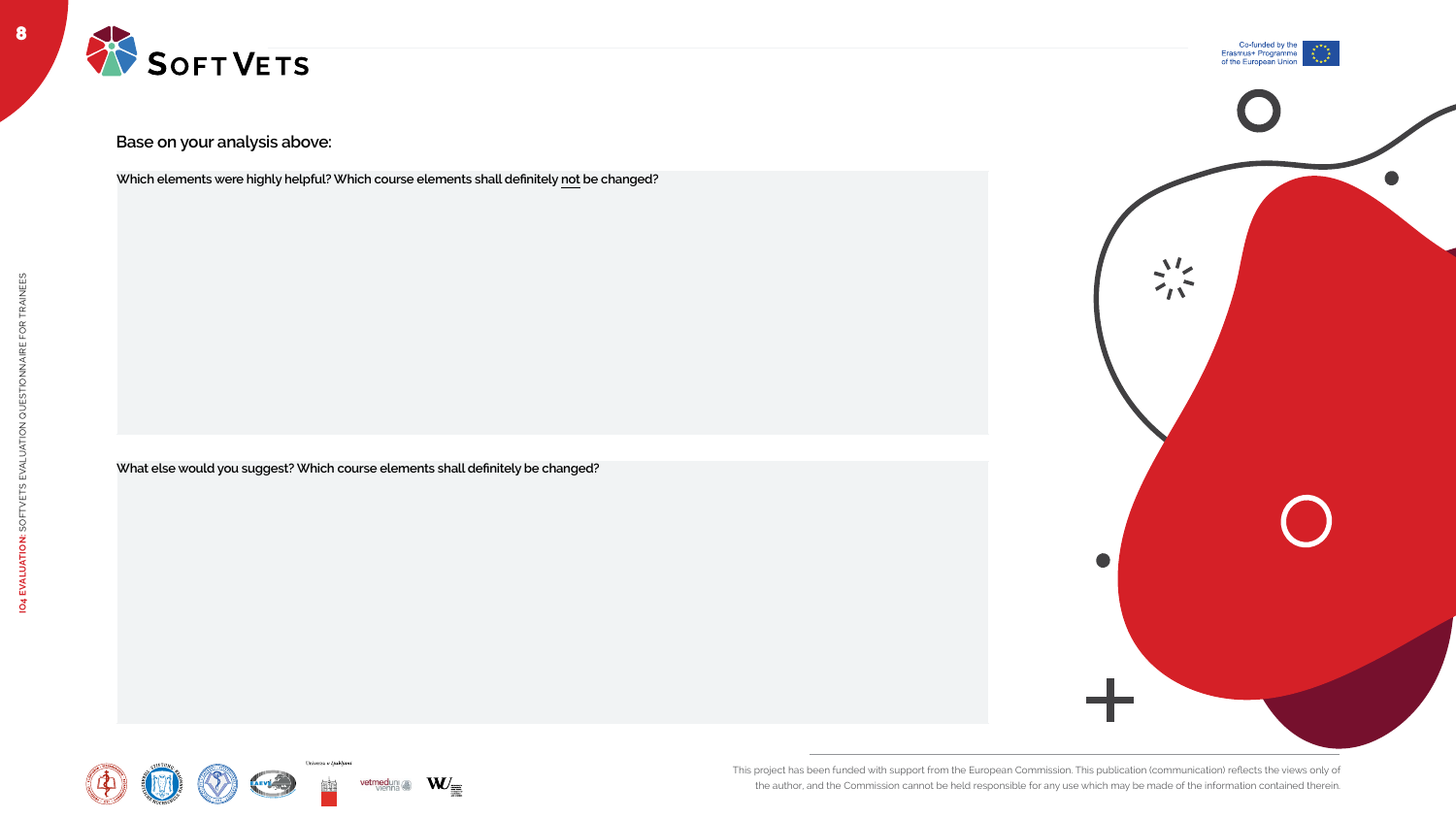



|                                                              | Did the following context factors<br>support learning? |            |           |    |  |  |  |  |
|--------------------------------------------------------------|--------------------------------------------------------|------------|-----------|----|--|--|--|--|
|                                                              | yes                                                    | rather yes | rather no | no |  |  |  |  |
| <b>Trainers's qualification</b>                              |                                                        |            |           |    |  |  |  |  |
| <b>Trainers's motivation</b>                                 |                                                        |            |           |    |  |  |  |  |
| <b>Group size</b>                                            |                                                        |            |           |    |  |  |  |  |
| Room                                                         |                                                        |            |           |    |  |  |  |  |
| Equipment                                                    |                                                        |            |           |    |  |  |  |  |
| <b>Time</b>                                                  |                                                        |            |           |    |  |  |  |  |
| Is the number of ECTS points for this<br>course appropriate? |                                                        |            |           |    |  |  |  |  |







Univerza $\boldsymbol{v}$  Ljubljani









#### **3. Context of teaching and learning**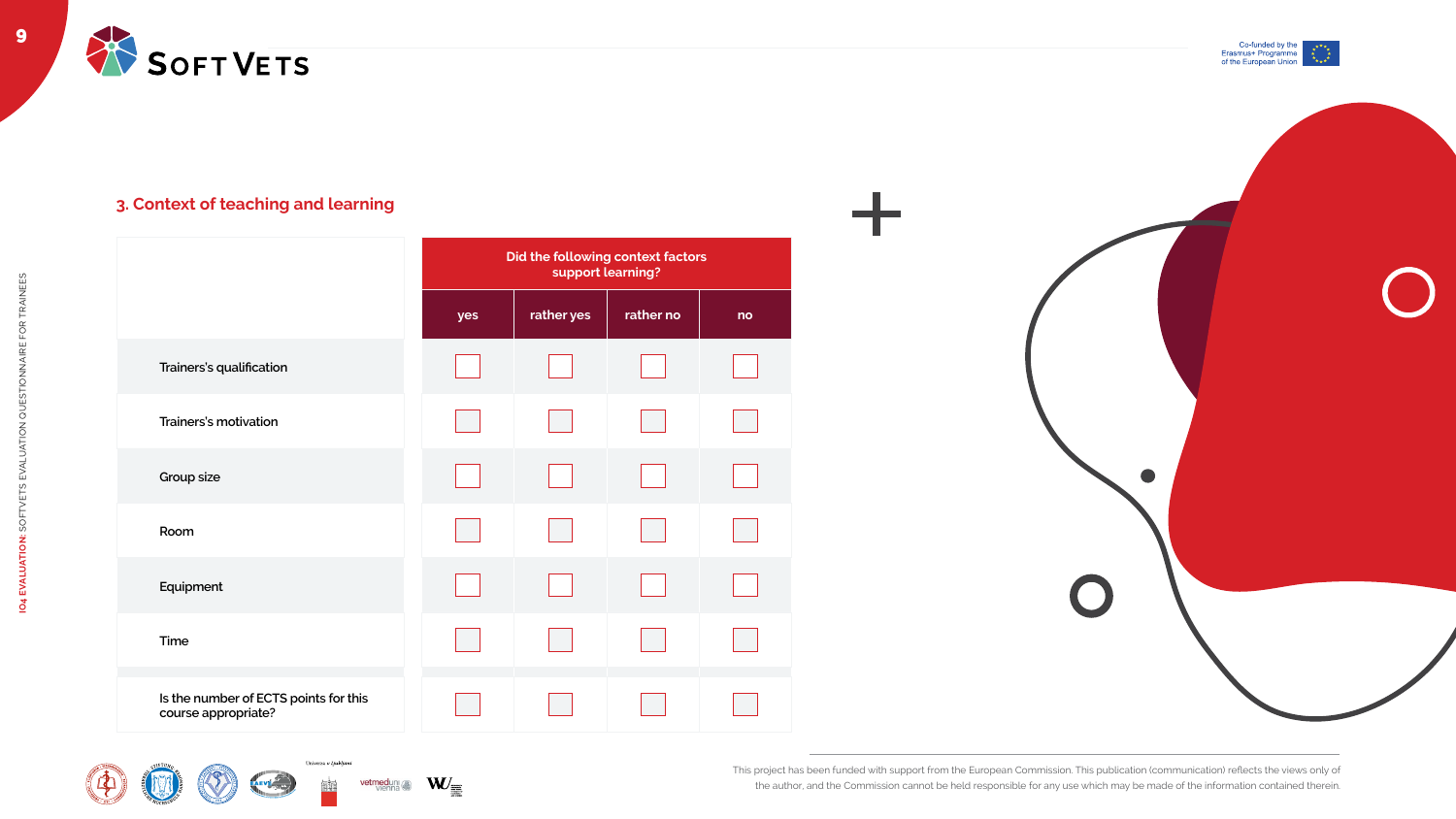This project has been funded with support from the European Commission. This publication (communication) reflects the views only of



the author, and the Commission cannot be held responsible for any use which may be made of the information contained therein.



**Which elements were highly helpful? Which context factors shall definitely not be changed?**

**What else would you suggest? Which context factors shall definitely be changed?**